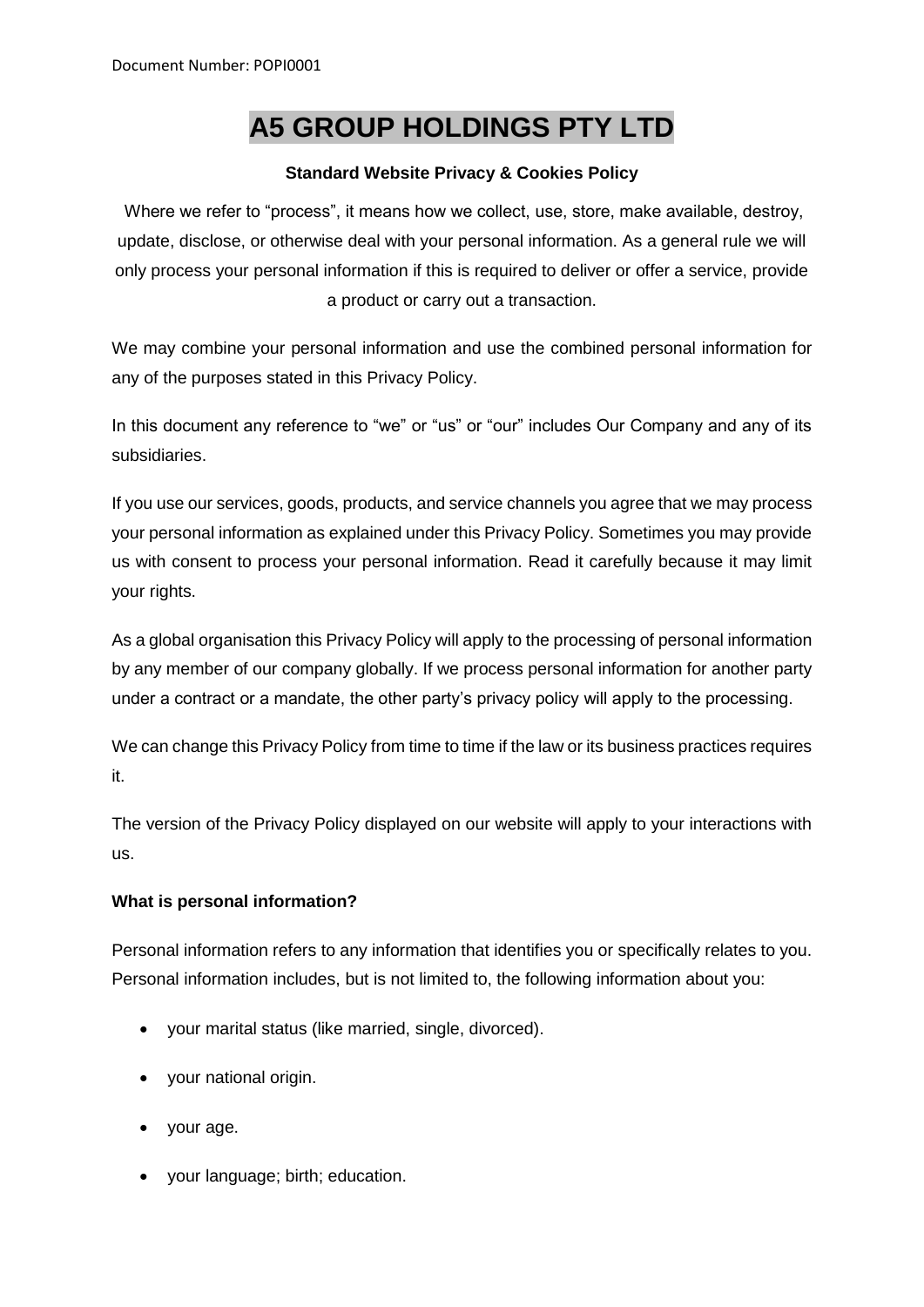- your financial history (like your income, third party payments made on your behalf and the like)
- your identifying number (like an employee number, identity number or passport number).
- your e-mail address; physical address (like residential address, work address or your physical location); telephone number.
- your biometric information (like fingerprints, your signature or voice).
- your race; gender; sex; pregnancy; ethnic origin; social origin; colour; sexual orientation.
- your physical health; mental health; well-being; disability; religion; belief; conscience; culture.
- your medical history (like your HIV / AIDS status); criminal history; employment history.
- your personal views, preferences, and opinions.
- your confidential correspondence; and / or
- another's views or opinions about you and your name also constitute your personal information.
- Personal information includes special personal information, as explained below.

## **When will we process your personal information?**

We will only process your personal information for lawful purposes relating to our business if the following applies:

- if you have consented thereto.
- if a person legally authorised by you, the law, or a court, has consented thereto.
- if it is necessary to conclude or perform under a contract, we have with you.
- if the law requires or permits it.
- if it is required to protect or pursue your, our or a third party's legitimate interest.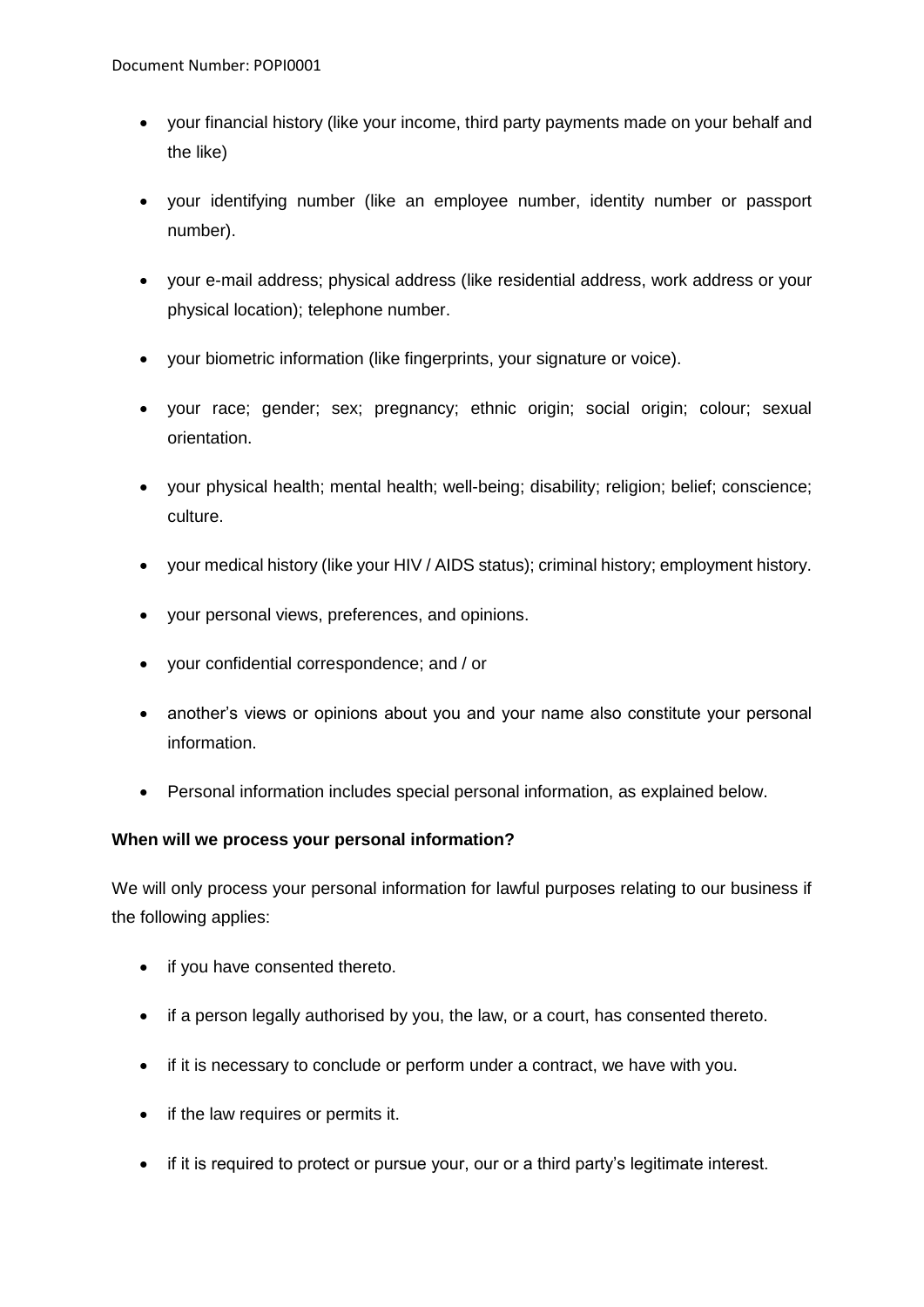# **What is special personal information?**

Special personal information is personal information about the following:

- your race (like where a company submits reports to the Department of Labour where the statistical information must be recorded).
- your ethnic origin.
- your trade union membership.
- your health (like where you apply for an insurance policy).
- your biometric information (like to verify your identity); and / or your criminal behaviour and alleged commission of an offence.

## **When will we process your special personal information?**

We may process your special personal information in the following circumstances:

- if you have consented to the processing.
- if the information is being used for any Human resource or payroll requirement.
- if the processing is needed to create, use, or protect a right or obligation in law.
- if the processing is for statistical or research purposes and all legal conditions are met.
- if the special personal information was made public by you.
- if the processing is required by law.
- if racial information is processed, and the processing is required to identify you; and / or if health information is processed, and the processing is to determine your insurance risk, or to comply with an insurance policy or to enforce an insurance right or obligation.

## **When and from where we obtain personal information about you**

- We collect personal information from the payroll or HR departments of our clients when they capture financial and non-financial information.
- We collect personal information from 3rd parties that are directly integrated with our software platform.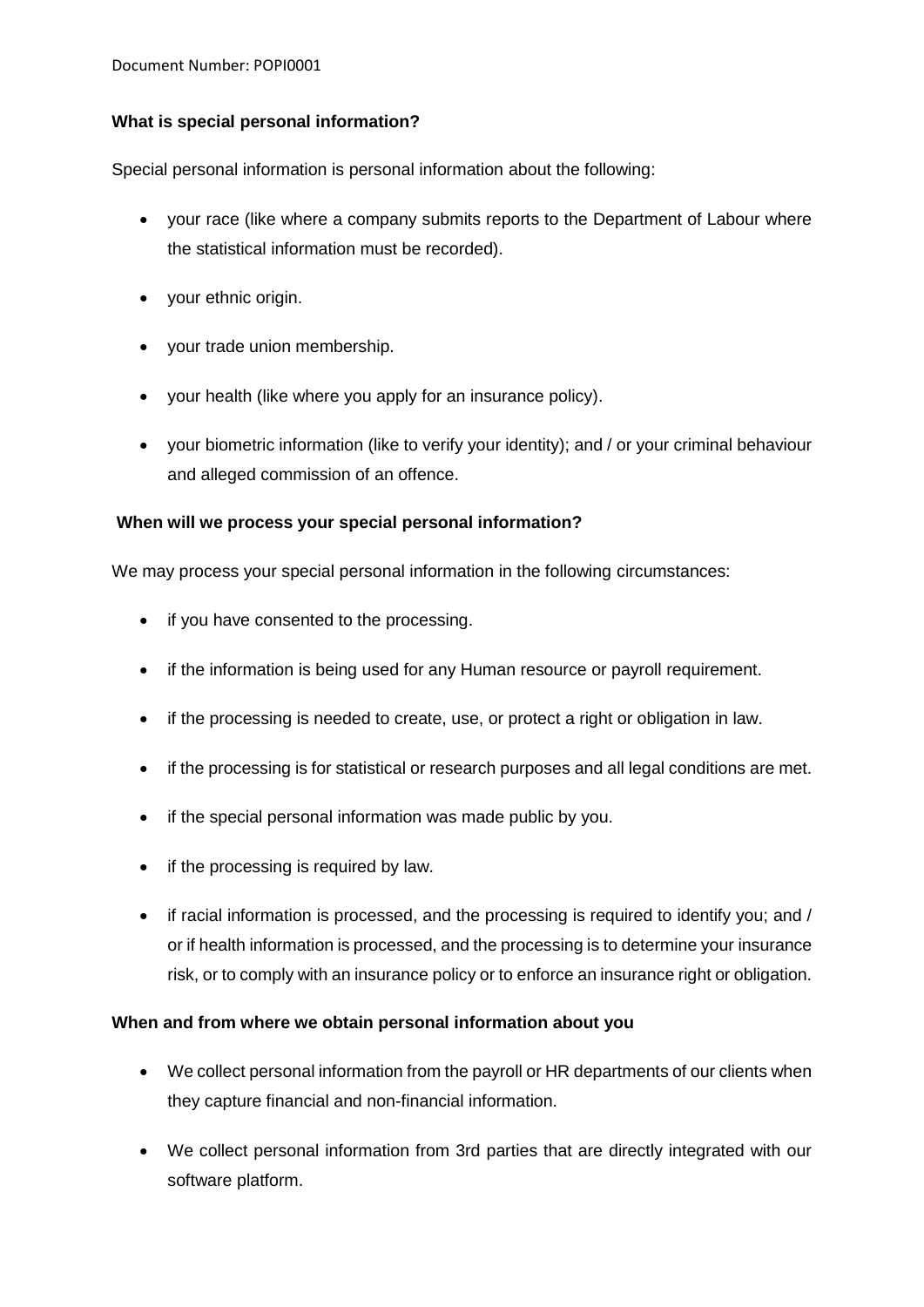- We collect information about you based on your use of our products, services, or service channels.
- We collect information about you based on how you engage or interact with us such as via our support desk, emails, letters, telephone calls and surveys.

If the law requires us to do so, we will ask for your consent before collecting personal information about you from third parties.

The third parties from whom we may collect your personal information include, but are not limited to, the following:

- Partners of our company for any of the purposes identified in this Privacy Policy.
- your spouse, dependents, partners, employer, and other similar sources.
- people you have authorised to share your personal information, like a person that makes a travel booking on your behalf or a medical practitioner for insurance purposes.
- attorneys, tracing agents, debt collectors and other persons that assist with the enforcement of agreements.
- payment processing services providers, merchants, banks, and other persons that assist with the processing of your payment instructions, like EFT transaction partners.
- insurers, brokers, other financial institutions, or other organisations that assist with insurance and assurance underwriting, the providing of insurance and assurance policies and products, the assessment of insurance and assurance claims and other related purposes.
- law enforcement and fraud prevention agencies and other persons tasked with the prevention and prosecution of crime;
- regulatory authorities, industry ombudsman, governmental departments, local and international tax authorities.
- trustees, Executors or Curators appointed by a court of law.
- our service providers, agents and sub-contractors like couriers and other persons we use to offer and provide products and services to you.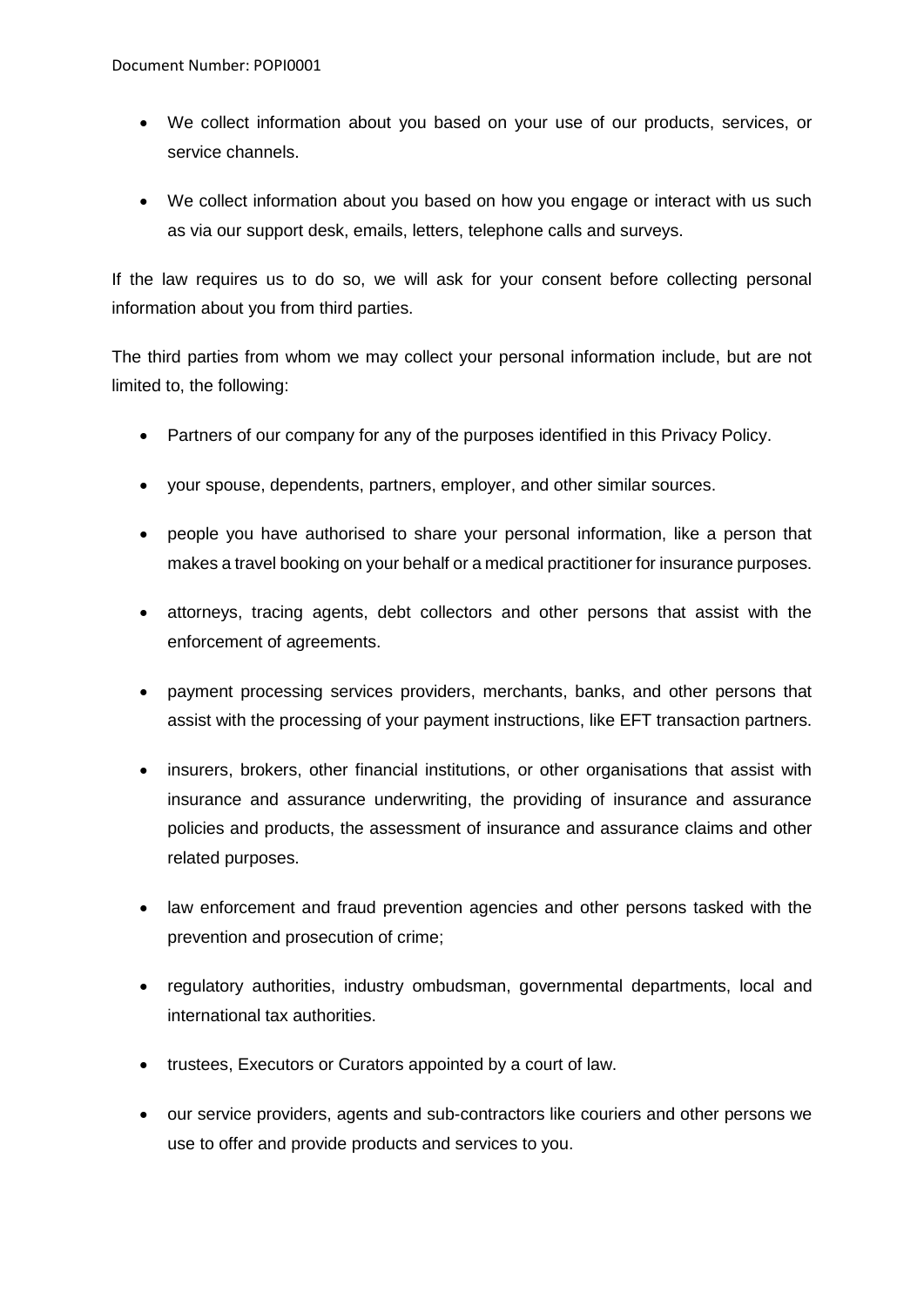- courts of law or tribunals.
- participating partners, whether retail or online, in our customer loyalty reward programmes.
- our joint venture partners; and / or

#### **Reasons we need to process your personal information.**

- We will process your personal information for the following reasons:
	- $\circ$  to provide you with products, goods, and services
	- o to market our products, goods, and services to you.
	- o to respond to your enquiries and complaints.
	- o to comply with legislative, regulatory, risk and compliance requirements (including directives, sanctions, and rules), voluntary and involuntary codes of conduct and industry agreements or to fulfil reporting requirements and information requests.
	- $\circ$  to conduct market and behavioural research, including scoring and analysis to determine if you qualify for products and services or to determine your credit or insurance risk.
	- o to develop, test and improve products and services for you.
	- o for historical, statistical and research purposes, like market segmentation.
	- $\circ$  to process payment instruments.
	- $\circ$  to create, manufacture and print payment issues (like a payslip)
	- o to enable us to deliver goods, documents, or notices to you.
	- $\circ$  for security, identity verification and to check the accuracy of your personal information.
	- o to communicate with you and carry out your instructions and requests.
	- o for customer satisfaction surveys, promotional offerings.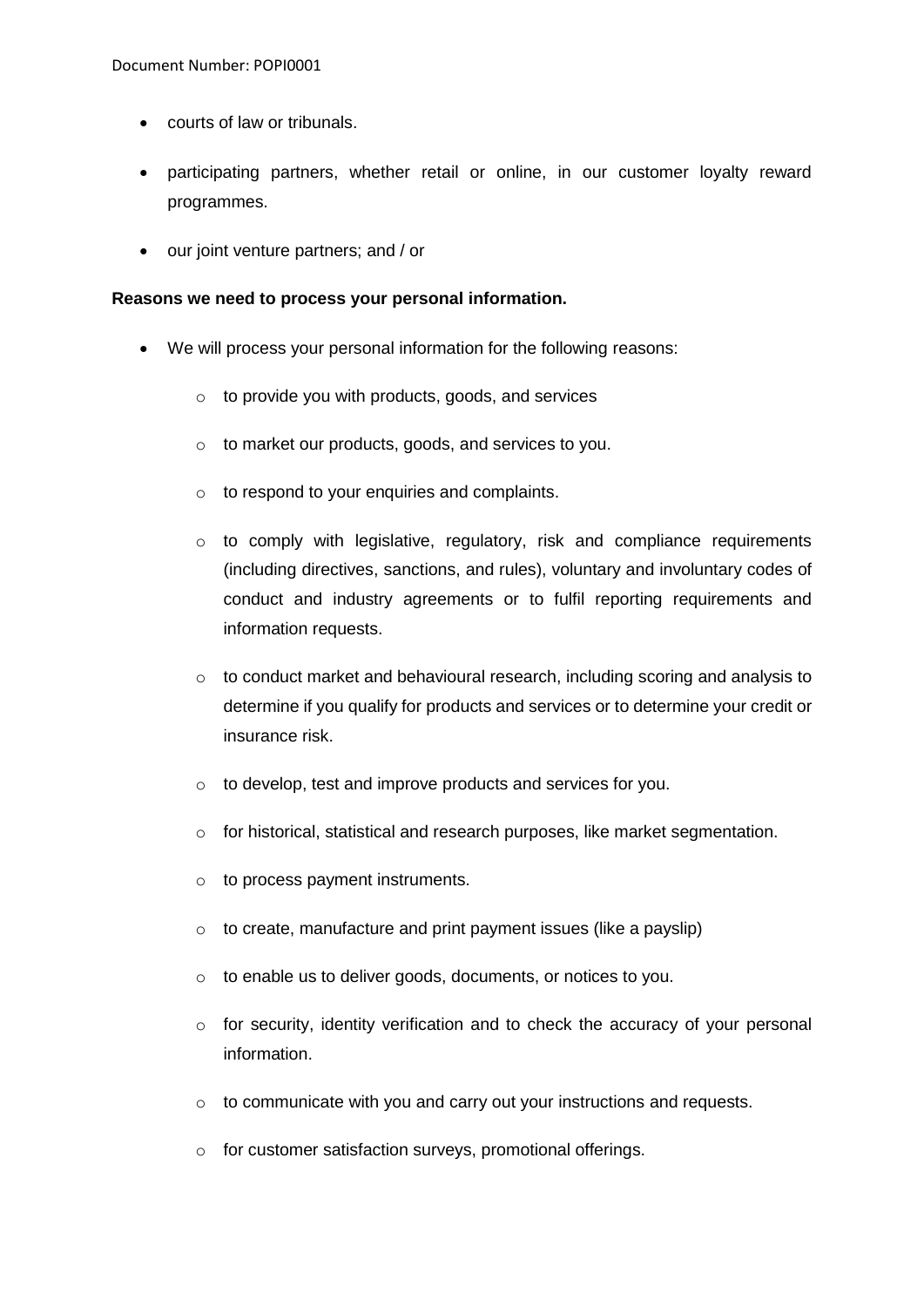- o insurance and assurance underwriting and administration.
- o to process or consider or assess insurance or assurance claims.
- o to provide insurance and assurance policies and products and related services.
- $\circ$  to enable you to take part in customer loyalty reward programmes, to determine your qualification for participation, earning of reward points, determining your rewards level, monitoring your buying behaviour with our rewards partners to allocate the correct points or inform you of appropriate products, goods, and services you may be interested in or to inform our reward partners about your purchasing behaviour.
- o to enable you to take part in and make use of value-added products and services.
- o to assess our lending and insurance risks; and / or
- o for any other related purposes.

#### **How we use your personal information for marketing**

- We will market non-banking or non-financial products, goods, or services to you.
- We will do this in person, by post, telephone, or electronic channels such as SMS, email, and fax.
- If you are not our customer, or in any other instances where the law requires, we will only market to you by electronic communications with your consent.
- In all cases you can request us to stop sending marketing communications to you at any time.

#### **When how and with whom we share your personal information**

In general, we will only share your personal information if any one or more of the following apply:

- if you have consented to this.
- if it is necessary to conclude or perform under a contract, we have with you;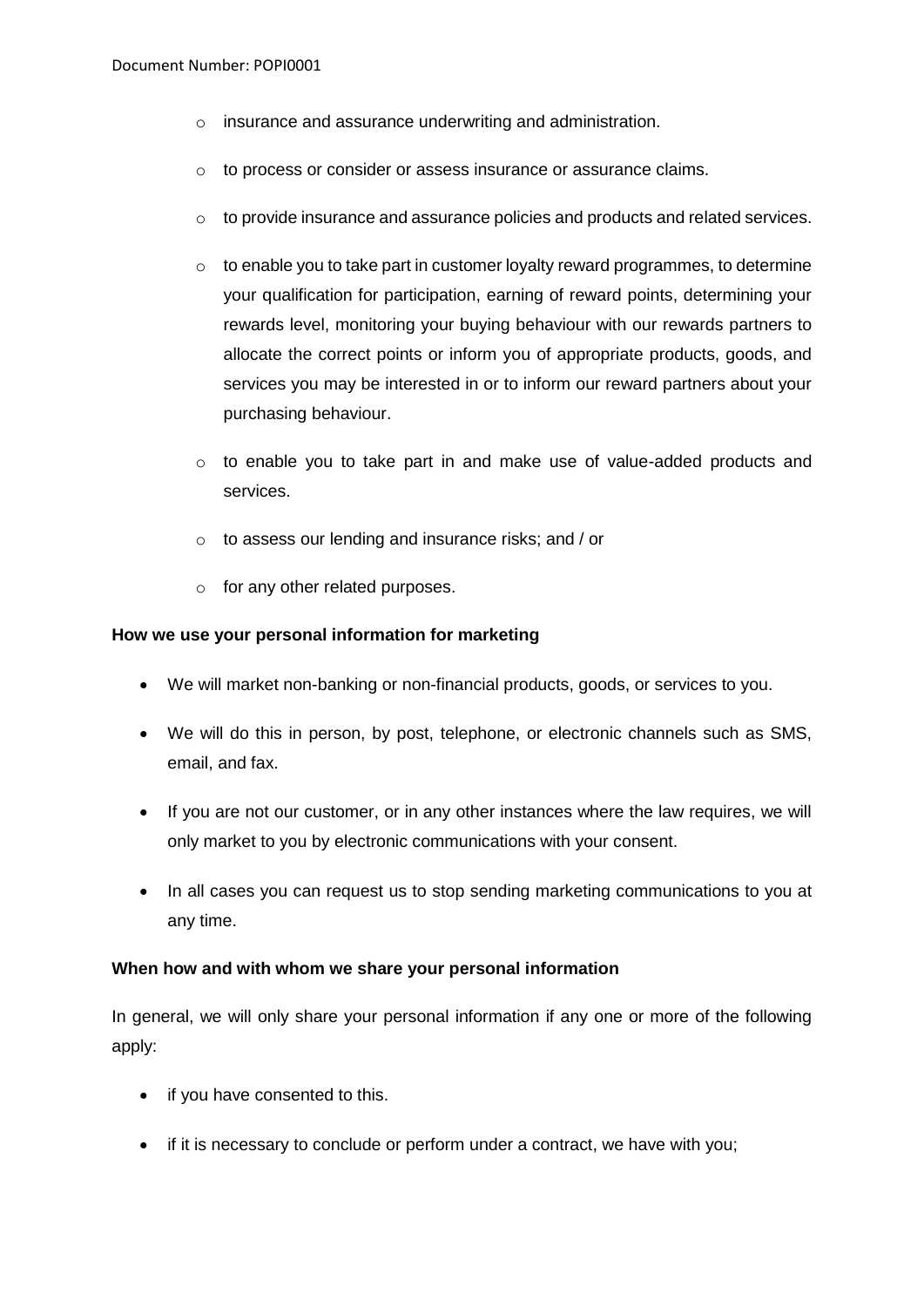- if the law requires it; and / or
- if it's necessary to protect or pursue your, our or a third party's legitimate interest.

## **Under what circumstances will we transfer your information to other countries?**

We will only transfer your personal information to third parties in another country in any one or more of the following circumstances:

- where your personal information will be adequately protected under the other country's laws or an agreement with the third-party recipient.
- where the transfer is necessary to enter into or perform under a contract with you, or a contract with a third party that is in your interest.
- where you have consented to the transfer; and / or
- where it is not reasonably practical to obtain your consent, the transfer is in your interest.

This transfer will happen within the requirements and safeguards of the law. Where possible, the party processing your personal information in the other country will agree to apply the same level of protection as available by law in your country or if the other country's laws provide better protection the other country's laws would be agreed to and applied.

An example of us transferring your personal information to another country is where foreign payments take place if you purchase goods or services in a foreign country.

**TAKE NOTE:** We are a global organisation. Your personal information may be shared within all our company entities in other countries and processed in those countries.

## **Your duties and rights about the personal information we have about you.**

- You must provide proof of identity when enforcing the rights below.
- You must inform us when your personal information changes.

Please refer to our Promotion of Access to Information Act 2 of 2000 Manual (PAIA Manual) for further information on how you can give effect to the rights listed below. Download the PAIA Manual.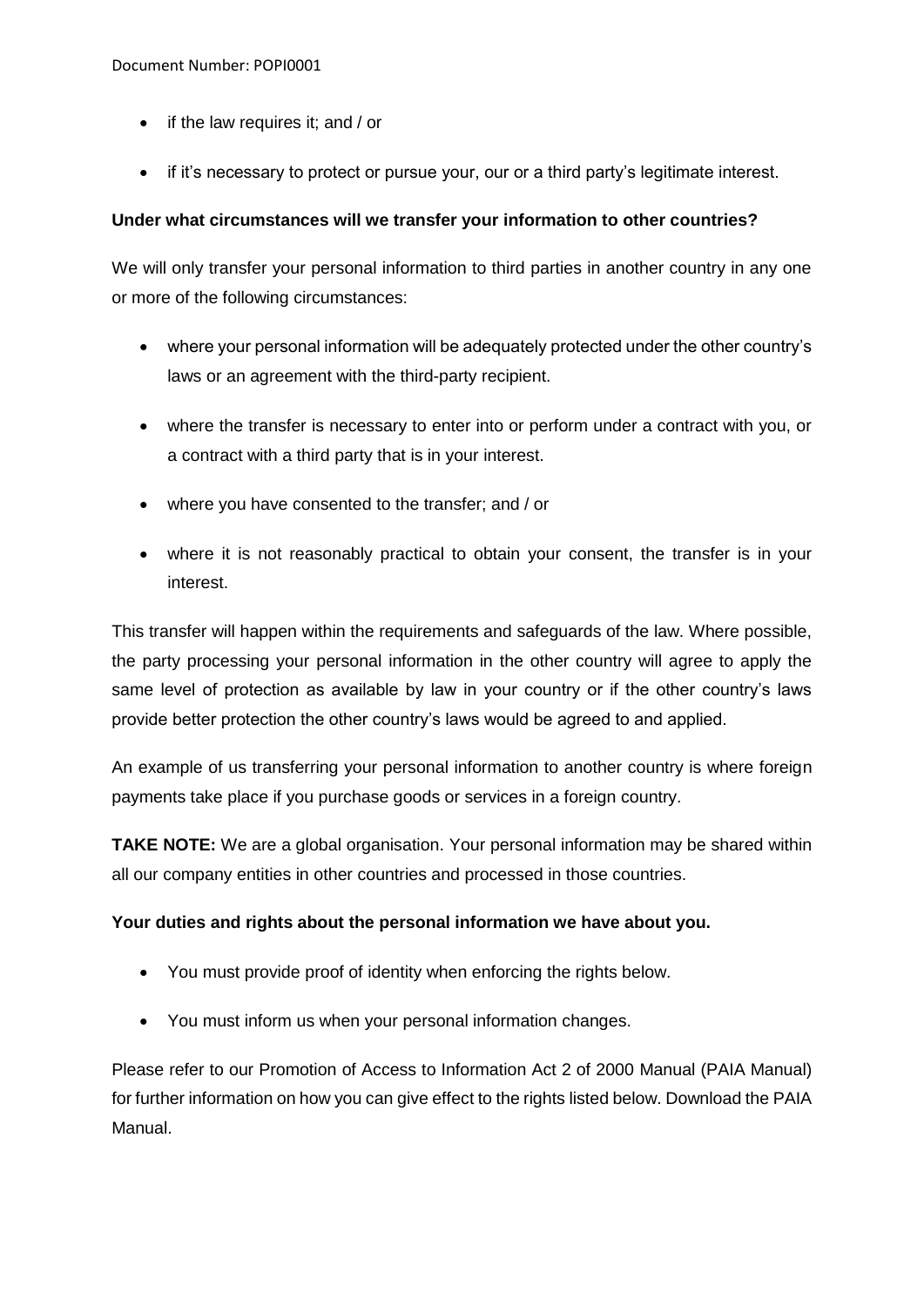You have the right to request access to the personal information we have about you by contacting us. This includes requesting:

- confirmation that we hold your personal information.
- a copy or description of the record containing your personal information; and
- the identity or categories of third parties who have had access to your personal information.

We will attend to requests for access to personal information within a reasonable time. You may be required to pay a reasonable fee to receive copies or descriptions of records, or information about third parties. We will inform you of the fee before attending to your request.

Please note that the law may limit your right to access information.

You have the right to request us to correct or delete the personal information we have about you if it is inaccurate, irrelevant, excessive, out of date, incomplete, misleading, obtained unlawfully or we are no longer authorised to keep it. You must inform us of your request in writing. Please refer to our PAIA Manual for further information in this regard, like the process you should follow to give effect to this right. It may take up to 15 business days for the change to reflect on our systems. We may request documents from you to verify the change in personal information.

A specific agreement that you have entered into with us may determine how you must change your personal information provided at the time when you entered into the specific agreement. Please adhere to these requirements. If the law requires us to keep the personal information, it will not be deleted upon your request. The deletion of certain personal information may lead to the termination of your business relationship with us.

You may object on reasonable grounds to the processing of your personal information.

We will not be able to give effect to your objection if the processing of your personal information was and is permitted by law; you have provided consent to the processing and our processing done according to your consent or the processing is necessary to conclude or perform under a contract with you.

Where you have provided your consent for the processing of your personal information, you may withdraw your consent. If you withdraw your consent, we will explain the consequences to you. We may proceed to process your personal information even if you have withdrawn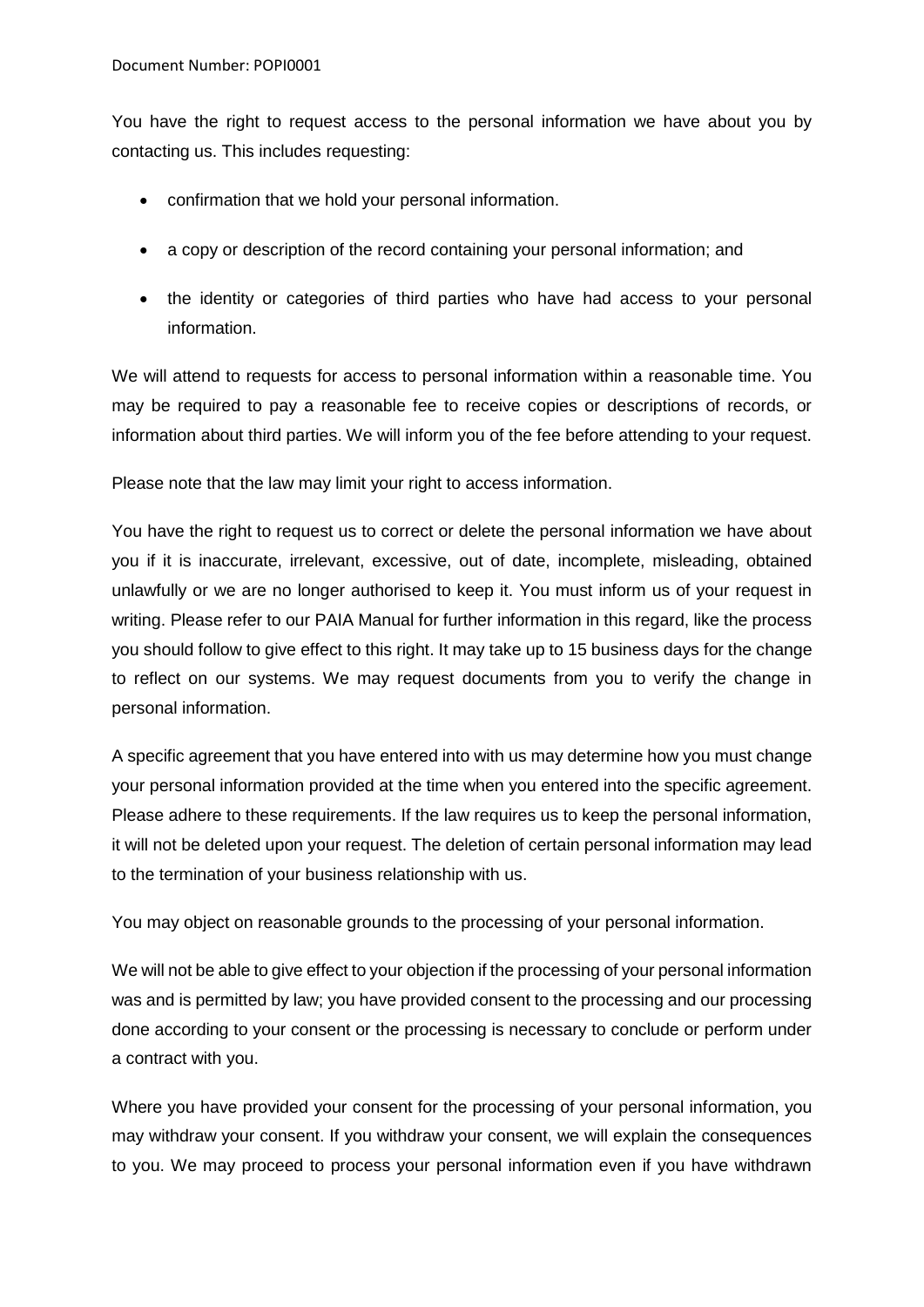your consent if the law permits or requires it. It may take up to 15 business days for the change to reflect on our systems, during this time we may still process your personal information. You must inform us of any objection in writing. Please refer to our PAIA Manual for further information in this regard, like the process you should follow to give effect to this right.

You have a right to file a complaint with us or any Regulator with jurisdiction about an alleged contravention of the protection of your personal information by us. We will address your complaint as far as possible.

### **How we secure your personal information**

- We will take appropriate and reasonable technical and organisational steps to protect your personal information according to industry best practices. Our security measures (including physical, technological, and procedural safeguards) will be appropriate and reasonable. This includes the following:
- keeping our systems secure (like monitoring access and usage);
- storing our records securely.
- controlling the access to our buildings, systems and/or records; and
- safely destroying or deleting records.
- Ensure compliance with international ISO security standards.
- You can also protect your personal information. Please visit the website of the relevant business you have established a business relationship with for more information.

## **How long do we keep your personal information?**

We will keep your personal information for as long as:

- the law requires us to keep it.
- a contract between you and us requires us to keep it.
- you have consented for us keeping it.
- we are required to keep it to achieve the purposes listed in this Privacy Policy.
- we require it for statistical or research purposes.